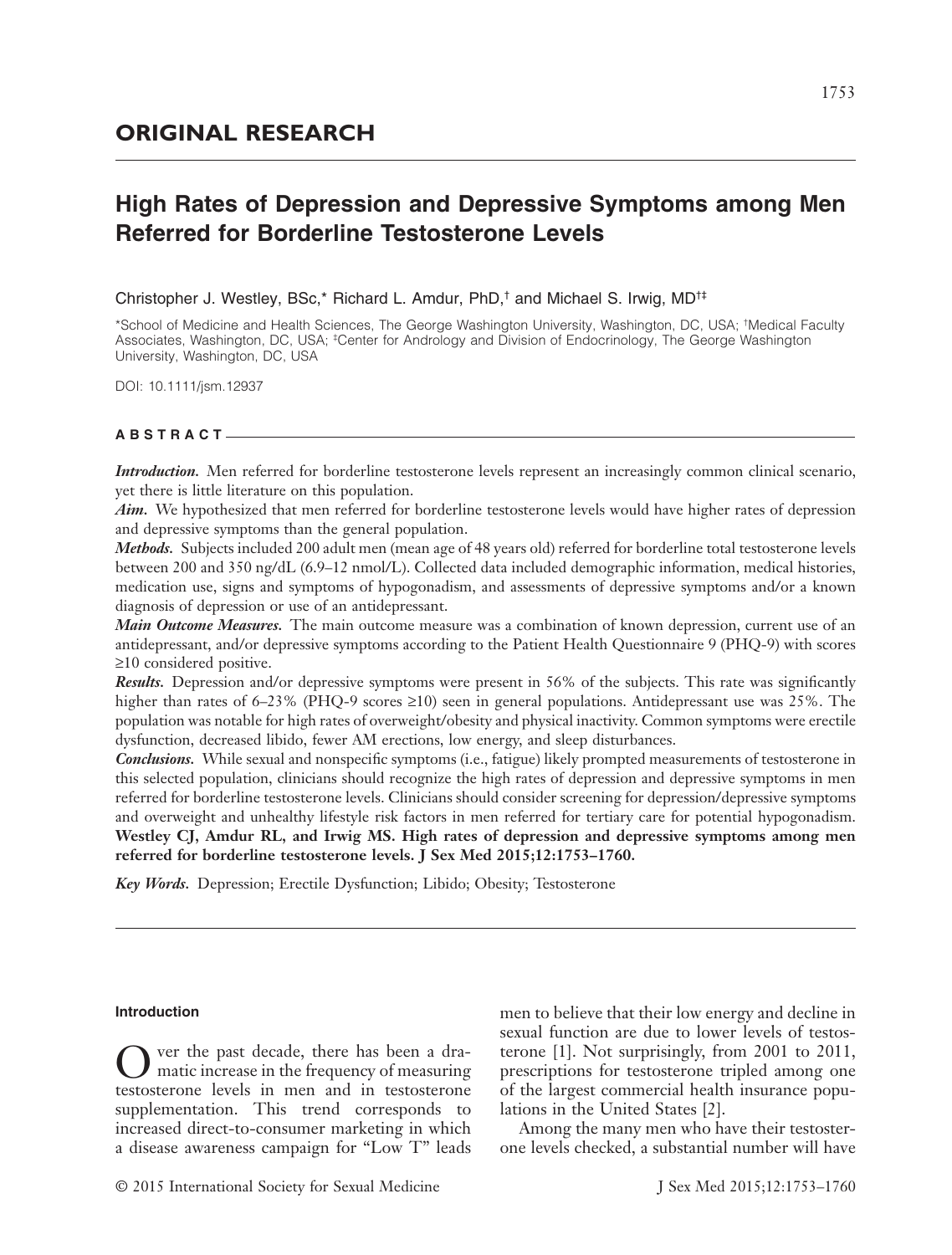borderline levels close to the lower limit of the reference range. What constitutes a "low testosterone" is unclear as the effects of testosterone in various target tissues such as the brain, muscle, bone and reproductive organs are more important than serum testosterone levels. There is no universally accepted lower limit of normal for serum testosterone which reflects different opinions by experts, different assay methodologies, and a lack of standardization among the assays [3]. Furthermore, the signs and symptoms of male hypogonadism are quite nonspecific and overlap with many signs and symptoms of depression. A bidirectional association exists between sexual dysfunction and depression among middle-aged men [4]. A clinical practice guideline and a consensus statement on late-onset hypogonadism therefore recommend against using case-finding instruments for the detection of hypogonadism [3,5].

In the European Male Aging Study (EMAS), the authors suggest that borderline total testosterone levels range between 8 and 11 nmol/L (230– 320 ng/dL) [6]. In this population-based study, men with borderline testosterones had adjusted mean scores which showed poorer general health, decreased physical function, decreased hemoglobin, and a slight increase in the risk of cardiovascular disease as compared with the normal testosterone group [7]. It is well established that decreased levels of testosterone are associated with aging, development of comorbid health conditions, and lifestyle factors [8,9].

Large studies examining the relationship between testosterone levels and depression or depressive symptoms have shown no association. In the Massachusetts Male Aging Study (MMAS) and Tromso study, total testosterone levels were not associated with depressive symptoms as assessed by the Center for Epidemiologic Studies-Depression Scale and Hopkins Symptom Checklist-10, respectively [10,11]. In the Coronary Artery Risk Development in young Adults (CARDIA) Male Hormone Study, only black men in the lowest quartile of total testosterone had a higher adjusted odds ratio of depressive symptoms as assessed by the Center for Epidemiologic Studies-Depression Scale [12].

There is little published literature on adult men referred for management of borderline testosterone levels, although this is a very common clinical scenario. Clinicians face a difficult challenge in how best to manage these men in the absence of data from large randomized controlled trials. This study seeks to compare the rates of depression and

depressive symptoms in men referred for borderline testosterone levels with large reference populations that used the same validated instrument. Based on clinical observation, we hypothesized that men referred for borderline testosterone levels would have higher rates of depression and depressive symptoms than the general population.

## **Subjects and Methods**

## *Subjects and Study Design*

A chart review was performed on adult men 18 years and older who were referred to the senior author's tertiary academic endocrinology practice from September 2007 to August 2014 for management of borderline testosterone levels. Patients were typically referred for interpretation of ambiguous levels of testosterone and for assessment of potential hypogonadism. Inclusion criteria were a baseline total testosterone between 6.9 and 12 nmol/L (200–350 ng/dL), a repeat measurement of total testosterone, and an assessment of depressive symptoms and/or an established selfreported diagnosis of depression or current use of an antidepressant. We defined the borderline total testosterone range as 6.9–12 nmol/L as it included the lower limit of the reference interval for most major commercial assays and it was similar to the 8–12 nmol/L range from a consensus statement [5]. Exclusion criteria included exogenous testosterone within the prior 3 months, medications that lower testosterone (i.e., GnRH agonists), or clearly documented causes of hypogonadism (i.e., Klinefelters' Syndrome, hypopituitarism, etc).

# *Collected Data*

Medical histories were obtained by self-report and by chart review during the initial clinic visit. An inventory of medical conditions and medication use was collected as chronic conditions are associated with depression and many medications are associated with adverse sexual effects and other nonspecific symptoms. Self-identified race or ethnicity was not assessed, but the clinic population is primarily Caucasian and African-American. Exercise amount was reported as the number of nonwalking exercise sessions per week. The fiveitem abridged international index of erectile function assessed for the presence of erectile dysfunction with scores 21 and under indicative of this condition [13]. Two blood pressure readings were averaged over two separate visits. Metabolic syndrome was defined according to the criteria of the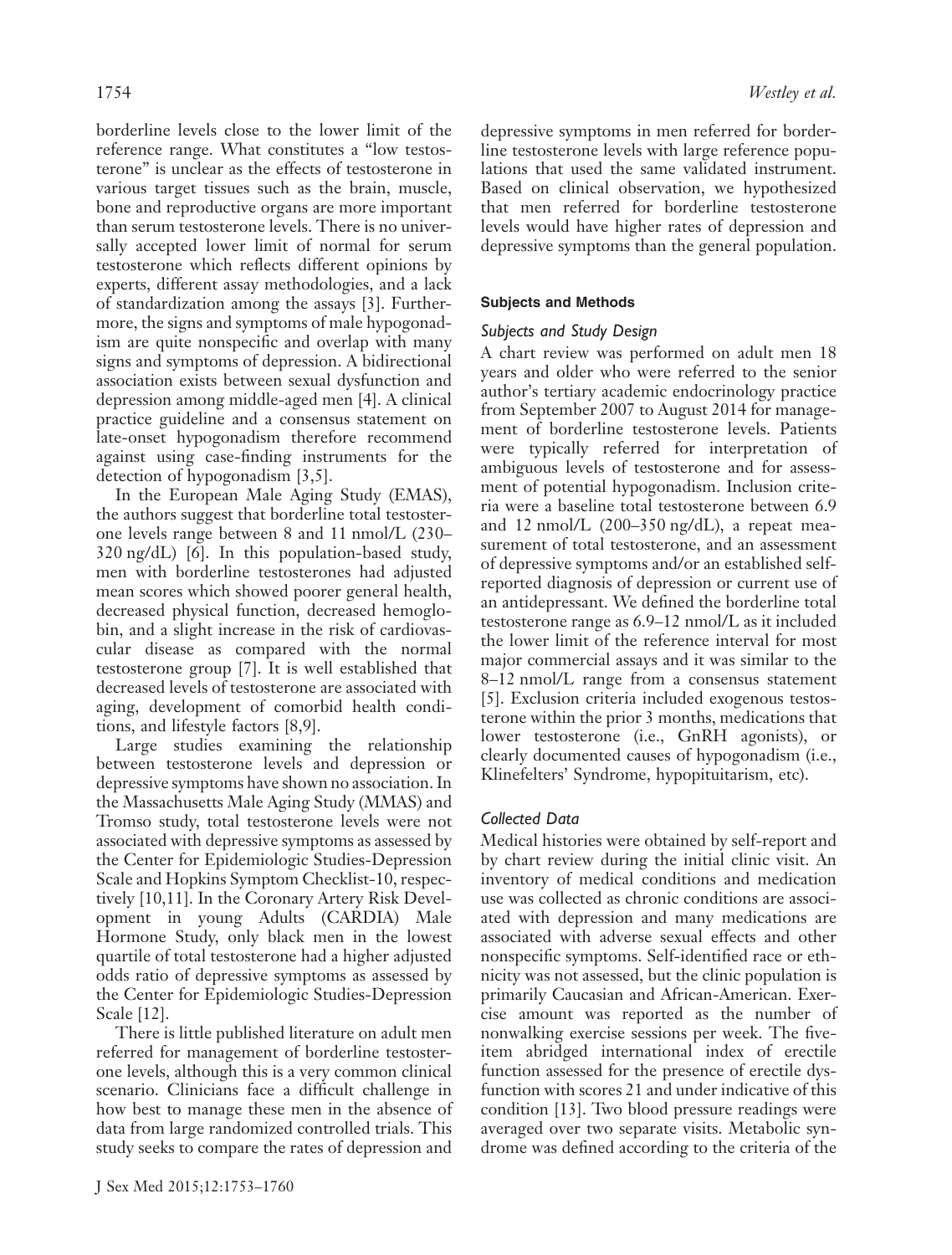International Diabetes Federation using body mass index (BMI)  $\geq$  30 kg/m<sup>2</sup> to define obesity [14]. The mean testicular volume was an average of both testicles and was assessed during physical examination using a Prader orchidometer.

## *Depressive Symptoms and Depression Assessment*

Patients were asked whether they had a known diagnosis of depression, were suffering from depressed mood, or were taking an antidepressant. Patients without a known diagnosis of depression were asked to complete the validated Patient Health Questionnaire 9 (PHQ-9), with a score of 10 or more considered positive [15]. The PHQ-9 was chosen because it is widely used in primary care settings, is simple to complete, and has a sensitivity of 88% and a specificity of 88% for major depression using independent structured mental health professional interviews as the standard.

## *Assays*

The majority of initial total testosterones were measured by electrochemiluminescence immunoassays (ECLIA), and the assay methodologies were not known for some of the initial values as they were done at outside facilities. The majority (>60%) of repeat total testosterones were measured by liquid chromatography-mass spectrometry. Repeat testosterone measurements (94%) were performed at either LabCorp/Esoterix (Burlington, NC, and Calabasas Hills, CA, USA) or Quest Diagnostics (Chantilly, VA, USA). For testosterone measurements, the coefficients of variation were 3–6% at LabCorp and 6–8% at Quest. The timing of initial testosterone measurements was not available, but men under age 50 were advised to have their repeat testosterone measurements checked in the morning. Serum FSH, LH, prolactin, and sex hormone binding globulin were measured by ECLIA.

## *Statistical Analyses*

Distributions of all variables were examined for normalcy. Univariate associations were tested using chi-squared or Fishers Exact Test for categorical variables and independent *t*-tests or oneway analysis of variance for continuous variables. Comparison of age groups was made using chisquared for categorical variables and analysis of variance for continuous variables. sas version 9.2 (SAS Institute Inc., Cary, NC, USA) was used for all statistical analysis (with the Freq, *t*-test, GLM, and Corr procedures), and  $P < 0.05$  was considered statistically significant.

## *Ethics*

The Institutional Review Board of George Washington University approved this study for analysis of deidentified data. The study had no external funding.

## **Results**

The study population consisted of 200 adult men with a mean age of 48 years old (range 20–77). Demographic and clinical characteristics and selected endocrine test results are shown in Table 1. The sample is notable for low levels of physical activity and a high prevalence of overweight and obesity. Over half (51%) of the men did not engage in regular exercise that did not involve walking. Only 16% of men were normal weight, while 39% were overweight (BMI 25–29.9) and 43% were obese (BMI ≥ 30). Using the lower limit of the reference range for the particular assay used, 75% of men had low initial measurements of total testosterone, and 53% had low repeat measurements.

Over half (56%) of the population had either depressive symptoms according to the PHQ-9 and/or a self-reported diagnosis of depression and/or use of an antidepressant. The rates were 62% for those aged 20–39, 65% for those aged 40–49, 51% for those 50–59, and 45% for those ≥60. The mean and median PHQ-9 scores were 7 and 5, respectively. The PHQ-9 identified depressive symptoms (scores  $\geq$  10) in 7% of the study population in whom these men denied depressed mood or depression.

The prevalence of hypogonadism symptoms and medical diagnoses are presented in descending order by age group in Table 2. The three most common symptoms were the sexual symptoms: erectile dysfunction, decreased libido, and fewer morning erections. Decreased libido was more common in men under age 50. Other common symptoms were low energy, sleep disturbances, and decreased concentration. As would be expected, older men had increased rates of diseases associated with aging such as prostate conditions, osteoporosis, cardiovascular disease, hypertension, dyslipidemia, and diabetes. Only 3% of subjects had a past history of treated prostate cancer.

Medication use by the study population included phosphodiesterase 5 inhibitors (30%), statins (28%), ACE inhibitors/ARBs (27%), antidepressants (25%), aspirin (21%), thiazides (14%),  $\alpha$ blockers (12%), β blockers (12%), calcium channel blockers (12%), anxiety medications (11%), diabetes medications (10%), opiates (7%), other lipid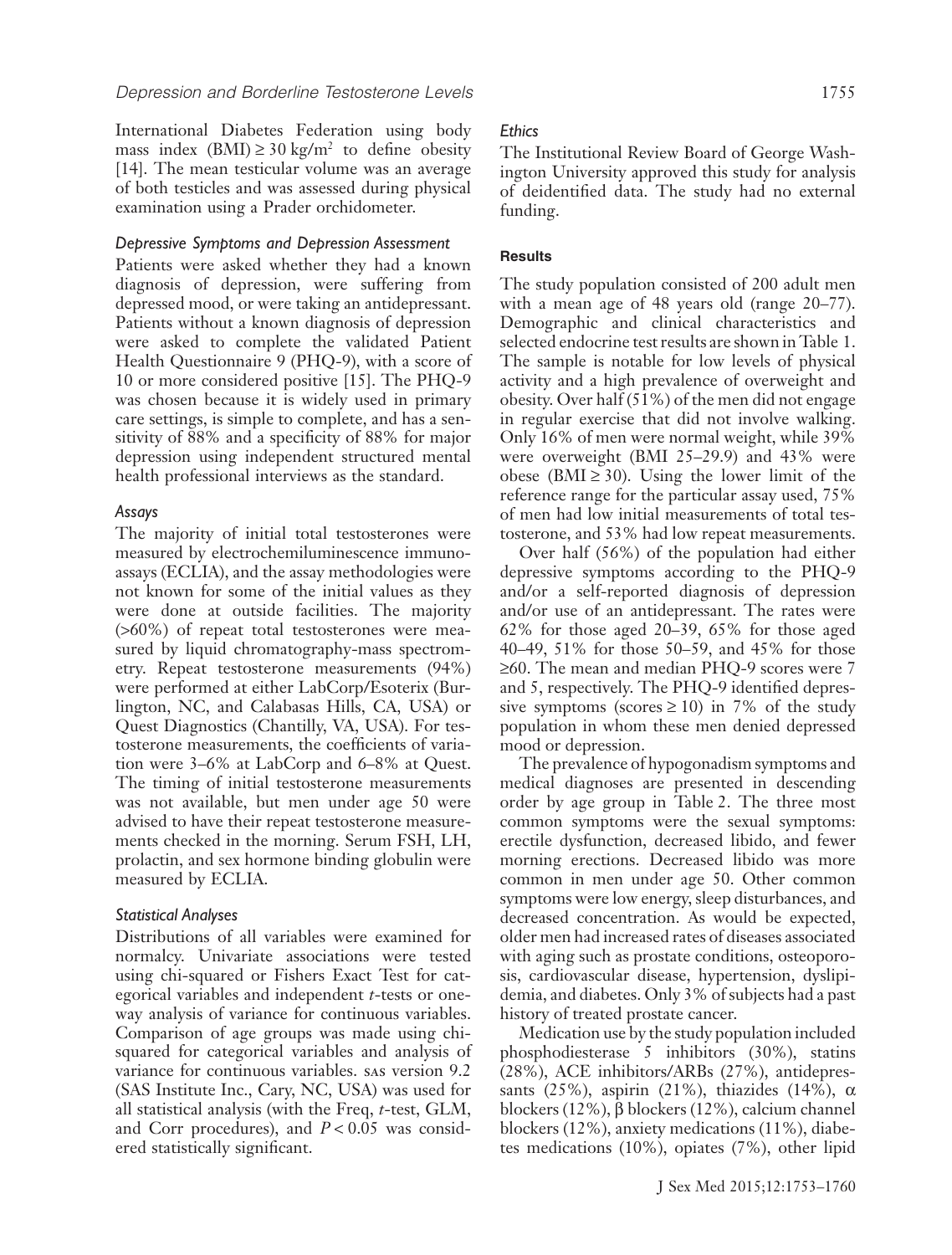|                                     | Age group          |                       |                       |                       |                       |  |  |
|-------------------------------------|--------------------|-----------------------|-----------------------|-----------------------|-----------------------|--|--|
| Variables                           | Total<br>$n = 200$ | $20 - 39$<br>$n = 55$ | $40 - 49$<br>$n = 48$ | $50 - 59$<br>$n = 53$ | $\geq 60$<br>$n = 44$ |  |  |
| Partnered relationship (%)          | 76                 | 73                    | 69                    | 81                    | 81                    |  |  |
| Current smoker* (%)                 | 8                  | 15                    | 0                     | 10                    | 9                     |  |  |
| $\geq$ 10 alcoholic drinks/week (%) | 11                 | 11                    | 13                    | 10                    | 16                    |  |  |
| PHQ-9 score**                       | $5.0(2.0-10.0)$    | $7.5(2.0-13.0)$       | $7.0(3.0-11.0)$       | $5.0(3.0-10.0)$       | $2.5(1.0-6.0)$        |  |  |
| Exercise sessions/week (%)          |                    |                       |                       |                       |                       |  |  |
| None                                | 51                 | 48                    | 57                    | 54                    | 43                    |  |  |
| $1 - 3$                             | 27                 | 26                    | 24                    | 26                    | 32                    |  |  |
| $\geq 4$                            | 22                 | 26                    | 19                    | 20                    | 23                    |  |  |
| Weight status (%)                   |                    |                       |                       |                       |                       |  |  |
| Underweight                         | 2                  | 2                     | 2                     | 0                     | 0                     |  |  |
| Normal                              | 16                 | 33                    | 9                     | 12                    | 11                    |  |  |
| Overweight                          | 39                 | 38                    | 40                    | 36                    | 43                    |  |  |
| Obese                               | 43                 | 27                    | 49                    | 52                    | 45                    |  |  |
| Body mass index, kg/m <sup>2</sup>  | 30.0(5.9)          | 28.5(6.7)             | 30.2(5.1)             | 31.4(5.6)             | 30.1(5.5)             |  |  |
| Systolic blood pressure* (mm Hq)    | 128 (14)           | 125 (13)              | 125(12)               | 131 (15)              | 132 (15)              |  |  |
| Diastolic blood pressure (mm Hg)    | 78 (7)             | 78 (7)                | 78 (7)                | 80(8)                 | 77(8)                 |  |  |
| Total cholesterol** (mg/dL)         | 179 (38)           | 188 (34)              | 191 (38)              | 181 (39)              | 163 (34)              |  |  |
| HDL cholesterol (mg/dL)             | 46 (38-56)         | 46 (40-52)            | 45 (37-55)            | 47 (37-54)            | 49 (38-63)            |  |  |
| Triglycerides (mg/dL)               | 127 (91-182)       | 122 (91-201)          | 132 (87-197)          | 134 (94-185)          | 124 (81-158)          |  |  |
| Reproductive variables              |                    |                       |                       |                       |                       |  |  |
| Fathered a child** (%)              | 46                 | 11                    | 45                    | 62                    | 70                    |  |  |
| Testicular volume* (cc)             | 19(5)              | 19(5)                 | 20(5)                 | 19(6)                 | 16(4)                 |  |  |
| Total testosterone 1** (ng/dL)      | 265 (40)           | 269 (42)              | 249 (33)              | 268 (39)              | 275 (41)              |  |  |
| Total testosterone 2 (ng/dL)        | 329 (106)          | 355 (110)             | 324 (109)             | 316 (107)             | 318 (94)              |  |  |
| SHBG** (nmol/L)                     | $26(21-35)$        | $22(19-26)$           | $25(20-33)$           | 26 (20-40)            | $34(27-45)$           |  |  |
| Low SHBG** (%)                      | 16                 | 26                    | 18                    | 19                    | 0                     |  |  |
| Luteinizing hormone (%)             |                    |                       |                       |                       |                       |  |  |
| Low                                 | 7                  | 12                    | 7                     | 2                     | 8                     |  |  |
| Normal                              | 84                 | 78                    | 89                    | 91                    | 75                    |  |  |
| High                                | 9                  | 10                    | 5                     | $\overline{7}$        | 17                    |  |  |
| Follicle-stimulating hormone (%)    |                    |                       |                       |                       |                       |  |  |
| Low                                 | 3                  | 4                     | 2                     | 0                     | 6                     |  |  |
| Normal                              | 86                 | 86                    | 86                    | 89                    | 77                    |  |  |
| High                                | 11                 | 10                    | 12                    | 11                    | 17                    |  |  |

Significant differences by age group are expressed as \**P* < 0.05 and \*\**P* < 0.01

†Unless indicated by %, data are presented as mean (SD) or median (interquartile range) for HDL cholesterol, PHQ-9 score, triglycerides, and SHBG (sex hormone binding globulin)

Missing data were present for the following variables: lipids (35%), PHQ-9 (16%), SHBG (16%), FSH (14%), exercise (13%), and LH (13%)

medications (8%), 5 $\alpha$ -reductase inhibitors (6%), attention deficit medications (6%), other psychiatric medications (5%), and glucocorticoids (3%). None of the subjects reported using anabolic steroids.

#### **Discussion**

Men referred for borderline total testosterone levels had rates of depression and depressive symptoms that were much higher than those of the general population. One quarter of the men were taking antidepressants. These men also had high rates of obesity and low rates of physical activity. The most common symptoms were erectile dysfunction, decreased libido, fewer morning erections, low energy, and sleep disturbances.

J Sex Med 2015;12:1753–1760

Whereas 56% of the subjects had either a known self-reported diagnosis of depression, use of an antidepressant, and/or PHQ-9 scores ≥10, prevalence rates of depressive symptoms were much lower in general populations using the same validated instrument and scoring system. In an ethnically diverse sample of over 5,000 white, black, Latino, and Chinese-American primary care patients, rates of depressive symptoms (PHQ-9 scores  $\geq$ 10) ranged from 15% to 22% [16]. Among overweight and obese U.S. adults from the 2005-6 NHANES, only 5.6% had PHQ-9 scores ≥10 [17]. Using a different validated instrument, only 11% of the men in the MMAS were categorized as having depressive symptomatology according to the Center for Epidemiologic Studies-Depression Scale [10].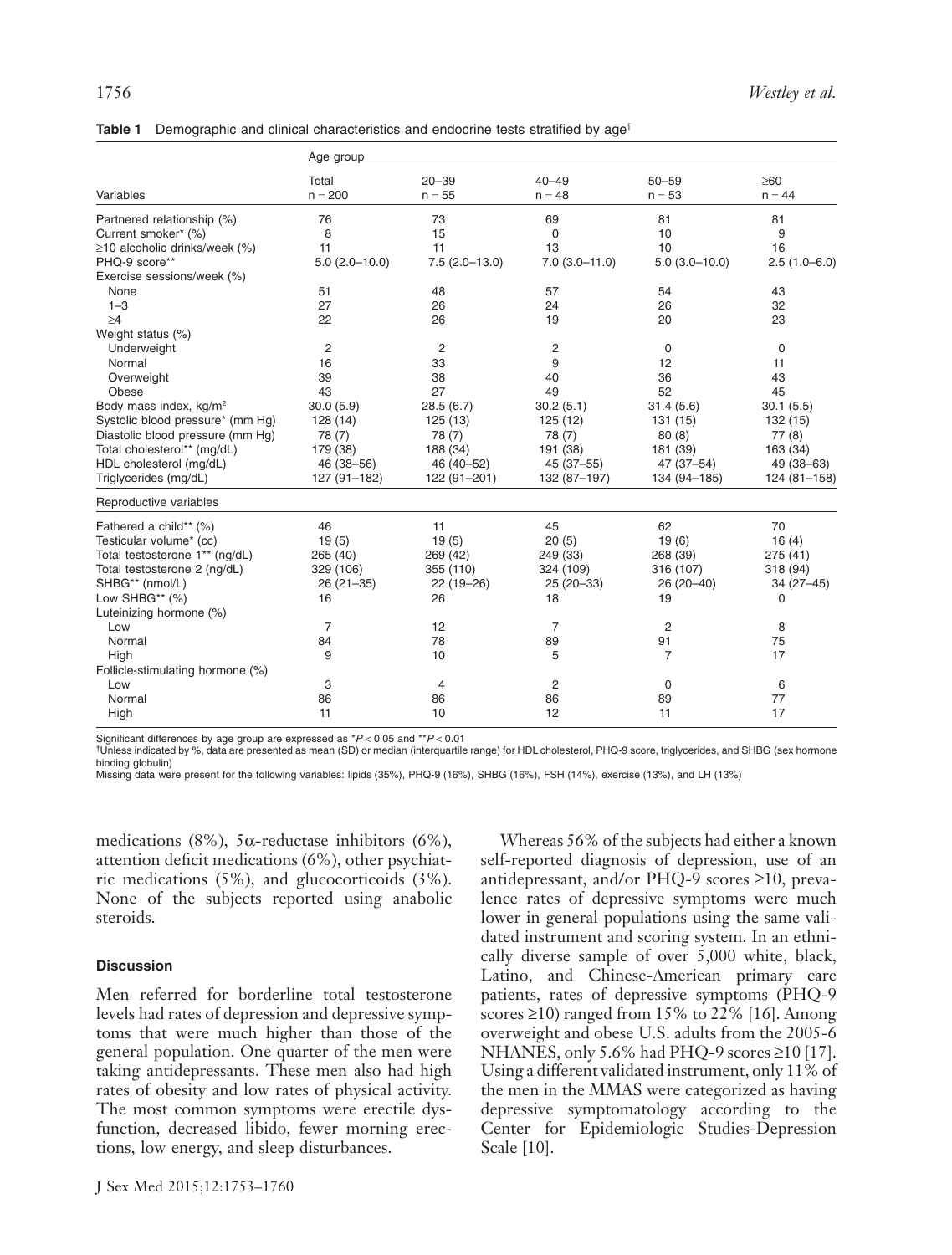|                                    | Age group                            |                |                |                                   |                |  |
|------------------------------------|--------------------------------------|----------------|----------------|-----------------------------------|----------------|--|
| Symptom of<br>hypogonadism         | Total<br>$n = 200$ $n = 55$ $n = 48$ |                |                | 20-39 40-49 50-59 >60<br>$n = 53$ | $n = 44$       |  |
| Erectile dysfunction<br>(by AIIEF) | 89                                   | 84             | 86             | 95                                | 90             |  |
| Erectile dysfunction**             | 78                                   | 65             | 72             | 87                                | 88             |  |
| Decreased libido*                  | 69                                   | 75             | 81             | 64                                | 52             |  |
| Fewer AM erections*                | 58                                   | 41             | 52             | 69                                | 72             |  |
| Low energy*                        | 52                                   | 50             | 60             | 60                                | 33             |  |
| Sleep disturbances                 | 42                                   | 38             | 50             | 42                                | 38             |  |
| Depressed mood*                    | 42                                   | 53             | 50             | 33                                | 31             |  |
| Depression                         | 39                                   | 47             | 48             | 31                                | 29             |  |
| Decreased concentration*           | 27                                   | 32             | 40             | 24                                | 13             |  |
| Irritability                       | 19                                   | 25             | 24             | 16                                | 8              |  |
| Decreased strength                 | 19                                   | 21             | 19             | 20                                | 15             |  |
| Decreasing shaving                 | 6                                    | 6              | 9              | 2                                 | 10             |  |
| Gynecomastia                       | 5                                    | 2              | 7              | 4                                 | 7              |  |
| Headache                           | 4                                    | 4              | 7              | 0                                 | 7              |  |
| Visual field deficits              | $\overline{2}$                       | $\overline{2}$ | $\overline{2}$ | 0                                 | $\overline{2}$ |  |
| Galactorrhea                       | 1                                    | 0              | $\overline{2}$ | 0                                 | 0              |  |
| General diagnoses                  |                                      |                |                |                                   |                |  |
| Depression                         | 56                                   | 62             | 65             | 51                                | 45             |  |
| Depression/anxiety                 | 44                                   | 51             | 50             | 32                                | 41             |  |
| Sleep apnea**                      | 22                                   | 5              | 32             | 28                                | 23             |  |
| BPH***                             | 15                                   | 0              | 10             | 21                                | 32             |  |
| CAD***                             | 7                                    | 2              | 0              | 8                                 | 20             |  |
| <b>ADHD</b>                        | 6                                    | 9              | 8              | 4                                 | 0              |  |
| Osteopenia/osteoporosis***         | 4                                    | 0              | 0              | 2                                 | 16             |  |
| HIV                                | 4                                    | 2              | 6              | 6                                 | 0              |  |
| Past prostate cancer               | 3                                    | 0              | 0              | 2                                 | 9              |  |
| Cancer (except prostate)           | 1                                    | 0              | 0              | 2                                 | 2              |  |
| Prostate cancer                    | 0                                    | 0              | 0              | 0                                 | 0              |  |
| Metabolic diagnoses                |                                      |                |                |                                   |                |  |
| Dyslipidemia***                    | 32                                   | 11             | 25             | 40                                | 55             |  |
| Hypertension***                    | 30                                   | 7              | 23             | 38                                | 57             |  |
| Metabolic syndrome*                | 22                                   | 7              | 23             | 33                                | 26             |  |
| Diabetes***                        | 12                                   | $\mathbf 0$    | 6              | 25                                | 16             |  |

**Table 2** Symptoms of hypogonadism and medical diagnoses stratified by age†

Significant differences by age group are expressed as \**P* < 0.05, \*\**P* < 0.01, \*\*\**P* < 0.001

†Data are presented as %

Missing data were present for the following variables: fewer AM erections (32%), metabolic syndrome (14%), irritability (12%), decreased concentration (7%), decreased shaving (7%), decreased strength (7%), and sleep disturbances (7%)

AIIEF = abridged international index of erectile function

Men referred for borderline total testosterone levels also had higher rates of obesity as compared with the U.S. population with data from the most recent National Health and Nutrition Examination Survey (NHANES) [18]. For men aged 20–39, 40–59, and  $\geq 60$  years, the prevalence of BMI levels  $\geq$ 30 in the NHANES survey was 29%, 39%, and 32%, respectively. Corresponding rates for the same age groups in this study were 27%, 50%, and 45%. The higher rates of depression and depressive symptoms in this study are unlikely explained simply by higher rates of obesity as the depressive symptoms rates were considerably higher than those in overweight and obese reference populations. Among a large Australian population, rates of depressive symptoms (PHQ-9 scores  $\geq$ 10) were 11% among normal weight participants, 12% among overweight participants, and 23% among obese participants [19]. Interestingly,

there appears to be a bidirectional relationship between depression and obesity. After adjusting for multiple chronic conditions, U.S. adults with abdominal obesity were 2.5 times as likely to have PHQ-9 scores  $\geq 10$  as compared with those without abdominal obesity [17].

The high prevalence of sexual and other nonspecific symptoms (i.e., low energy) in men referred for borderline testosterone levels is not surprising, as these symptoms probably prompted physicians to order the testosterone levels. The self-reported prevalence of erectile dysfunction was 78% as compared with 16% and 30% in populations of randomly selected men in the Boston Area Community Health (BACH) and EMAS studies, respectively [6,20]. Our population also reported a higher rate of low libido (69%) as compared with rates of 12% in the BACH and 28% in the EMAS [6,20]. In the BACH, 24% of the population had a total testosterone <10.4 nmol/L (<300 ng/dL), and in the EMAS, 17% had levels <11 nmol/L (320 ng/dL). In the EMAS, men with a BMI of ≥30 had an increased relative risk ratio of 8.74 for secondary hypogonadism [21].

Over 40% of men referred for borderline testosterone levels in our study reported sleep disturbances. This is likely an underestimate of the true prevalence as many of the men had not had diagnostic sleep studies. Studies have been inconsistent regarding sleep and testosterone levels [22–24]. A study of 12 nonobese older men found that the amount of overnight sleep was an independent predictor of morning testosterone levels [23]. In an interventional study of 10 young healthy men, daytime testosterone levels were 10–15% lower when the men were restricted to 5 hours of sleep vs. 10 hours [24].

Although the focus of this study was to examine depression and depressive symptoms in men referred for borderline testosterone levels, the clinical management of this population is an important issue that deserves comment. Whereas fewer than half of those with depressive symptoms and/or depression were taking antidepressants, many were not receiving any mental health care services, and 7% actually denied having depressive symptoms despite positive scores on the PHQ-9. Use of a validated instrument such as the PHQ-9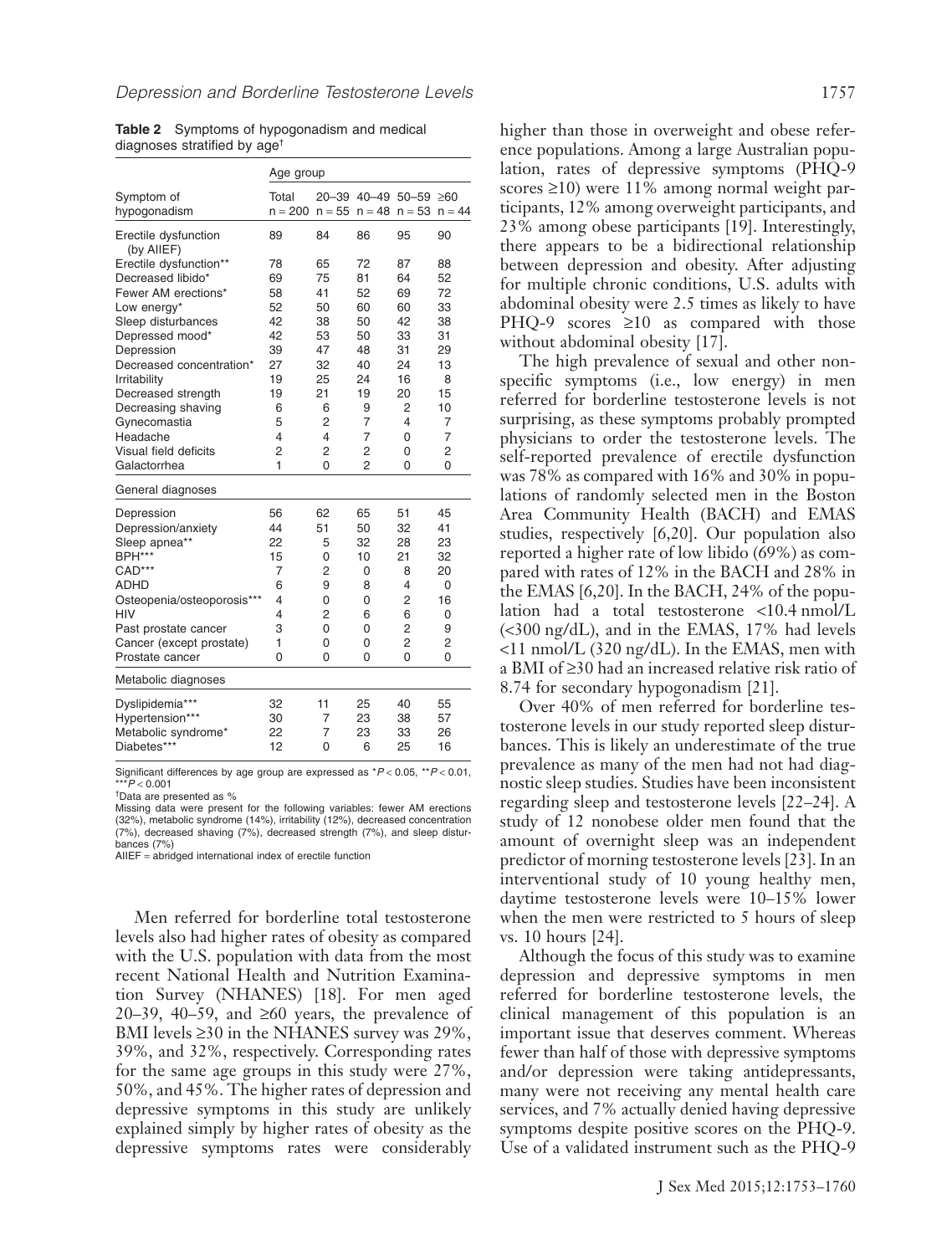was easy to use in a busy clinical setting and allowed us to identify men to refer for mental health services. Furthermore, for the majority of this population who were either overweight or obese, weight loss should be promoted as it translates into increases in testosterone levels proportional to the degree of weight loss [25]. Successful weight loss will also benefit the other co-morbid conditions associated with obesity such as hypertension, insulin resistance, and sleeping disorders. For men with sleep disturbances and short sleep duration, restoring sleep hygiene may be beneficial. According to a consensus statement on lateonset hypogonadism in men that was endorsed by several professional societies, it is unclear whether to recommend testosterone replacement to men with total testosterone concentrations between 8 and 12 nmol/L (230–350 ng/dL) [5]. A systematic review and meta-analysis of 16 RCTS with testosterone therapy found a significant effect on mood in hypogonadal men under 60 years old with a greater effect size in those with subthreshold depression [26]. The long-term benefits and risks of testosterone replacement therapy are unclear due to a lack of a large, long-term randomized controlled trial. Short-term randomized controlled trials of testosterone therapy to obese men with type 2 diabetes found no or minimal changes to Aging Male Symptoms or sexual function [27]. One RCT found increased rates of adverse cardiovascular events in older men with limitations in mobility and with low and borderline testosterone levels (3.5–12.1 nmol/L [100–350 ng/dL]) [28].

The principal strengths of this study include a clinically relevant real-world sample, comprehensive data regarding symptomatology, medication use and medical co-morbidities, and assessments from two validated instruments for depressive symptoms and erectile dysfunction. The limitations to this study are selection bias from a single center, lack of an assessment of depression by a mental health professional, heterogeneity of depression evaluation, and the lack of standardization for total testosterone measurements regarding timing and type of assay. Some subjects had an established diagnosis of depression, whereas others had depressive symptoms according to a self-administered questionnaire. Furthermore, some subjects on antidepressants may not actually have depression as these medications can be prescribed for other indications. Given the different reference ranges for testosterone among particular assays, subjects in this study might be classified as having either borderline testosterone or low tes-

tosterone. While mean levels of testosterone in populations of younger men are modestly higher in the morning, the timing of a testosterone level for a given individual is not that helpful as testosterone levels fluctuate significantly throughout the day and a third of men with initial low testosterone readings have normal repeat readings due to this intraindividual variability. Despite the limitations noted, we believe that our findings would be generalizable to other urban Caucasian and African-American men who seek care for borderline testosterone levels. The findings are not generalizable to a general population of men with borderline testosterone levels as our population likely had symptoms that prompted the measurement of testosterone. The purpose of this study was not to examine whether there is an association between borderline testosterone levels and depressive symptoms as this has already been established by three large population-based studies that included men across a broad range of testosterone levels [10–12]. Nonetheless, certain depressed patients seen in clinic have lower testosterone levels with a potential biologic mechanism involving serotonin and corticotrophin-releasing factor which inhibit testicular androgen production [29]. The Tromso study did find that anxiety symptoms were negatively associated with testosterone levels [11].

## **Conclusions**

Men referred for borderline testosterone levels have higher rates of depressive symptoms and/or depression compared with general populations. There is very little published literature on this selected population that represents a growing common clinical scenario. Clinicians should consider screening for depression/depressive symptoms, overweight, and unhealthy lifestyle risk factors in men referred for tertiary care for potential hypogonadism.

## **Take Home Message**

Clinicians should consider screening for depression/depressive symptoms, overweight, and unhealthy lifestyle risk factors in men referred for tertiary care for potential hypogonadism.

**Corresponding Author:** Michael S. Irwig, MD, Division of Endocrinology, Medical Faculty Associates, 2150 Pennsylvania Ave NW, Washington, DC 20037, USA. Tel: 202-741-2498; Fax: 202-741-2490; E-mail: [mirwig@mfa.gwu.edu](mailto:mirwig@mfa.gwu.edu)

*Conflict of Interest:* The author(s) report no conflicts of interest.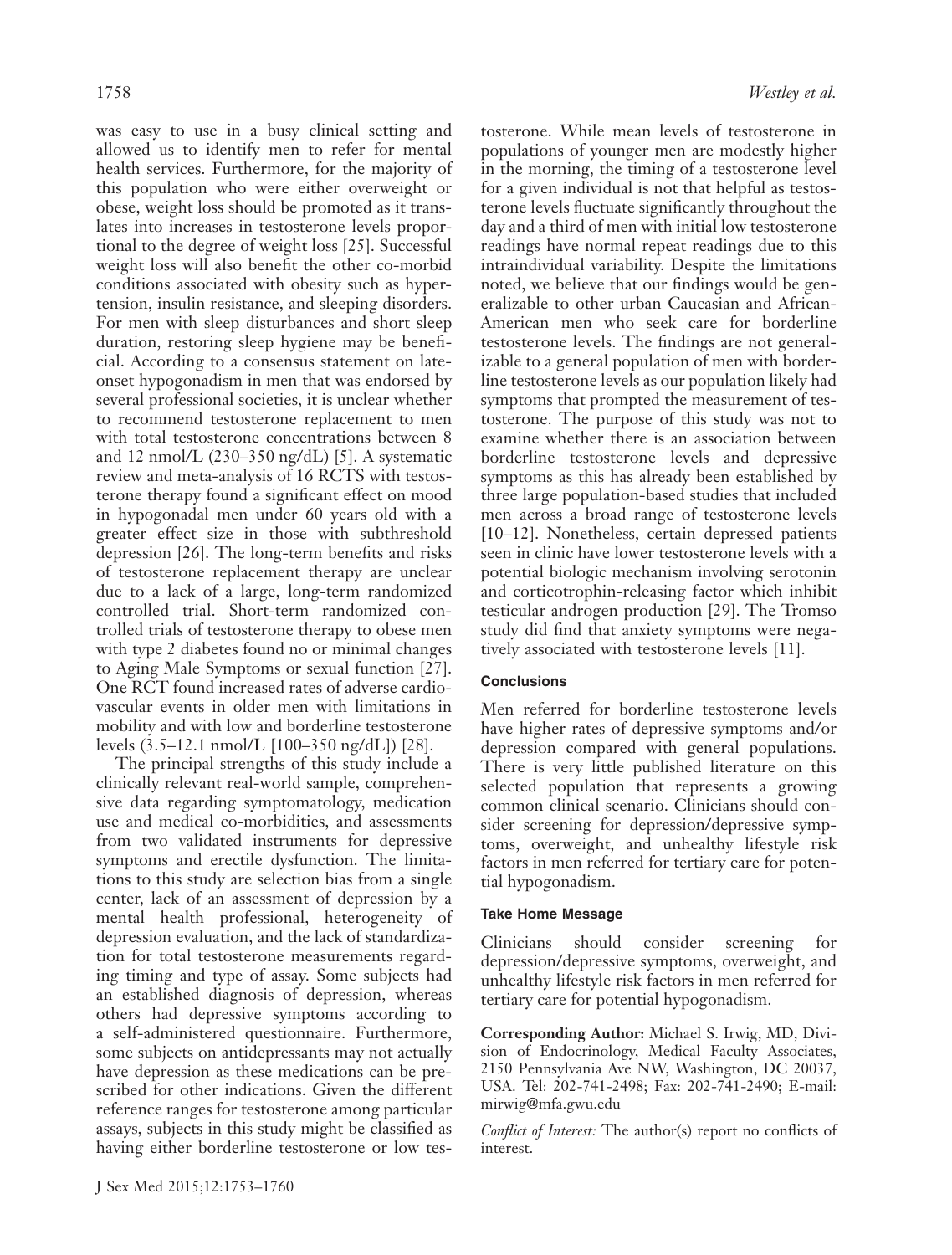### **Statement of Authorship**

#### *Category 1*

- **(a) Conception and Design** Christopher J. Westley; Richard L. Amdur; Michael S. Irwig
- **(b) Acquisition of Data** Christopher J. Westley; Michael S. Irwig
- **(c) Analysis and Interpretation of Data** Richard L. Amdur; Michael S. Irwig

#### *Category 2*

- **(a) Drafting the Article** Michael S. Irwig
- **(b) Revising It for Intellectual Content** Christopher J. Westley; Richard L. Amdur; Michael S. Irwig

#### *Category 3*

**(a) Final Approval of the Completed Article** Christopher J. Westley; Richard L. Amdur; Michael S. Irwig

#### **References**

- 1 Schwartz LM, Woloshin S. Low "T" as in "template": How to sell disease. JAMA Intern Med 2013;173:1460–2.
- 2 Baillargeon J, Urban RJ, Ottenbacher KJ, Pierson KS, Goodwin JS. Trends in androgen prescribing in the United States, 2001 to 2011. JAMA Intern Med 2013;173:1465–6.
- 3 Bhasin S, Cunningham GR, Hayes FJ, Matsumoto AM, Snyder PJ, Swerdloff RS, Montori VM. Task Force, Endocrine Society. Testosterone therapy in men with androgen deficiency syndromes: An Endocrine Society clinical practice guideline. J Clin Endocrinol Metab 2010;95:2536–59.
- 4 Atlantis E, Sullivan T. Bidirectional association between depression and sexual dysfunction: A systematic review and meta-analysis. J Sex Med 2012;9:1497–507.
- 5 Wang C, Nieschlag E, Swerdloff R, Behre HM, Hellstrom WJ, Gooren LJ, Kaufman JM, Legros JJ, Lunenfeld B, Morales A, Morley JE, Schulman C, Thompson IM, Weidner W, Wu FC. Investigation, treatment and monitoring of lateonset hypogonadism in males: ISA, ISSAM, EAU, EAA and ASA recommendations. Eur J Endocrinol 2008;159:507– 14.
- 6 Wu FC, Tajar A, Beynon JM, Pye SR, Silman AJ, Finn JD, O'Neill TW, Bartfai G, Casanueva FF, Forti G, Giwercman A, Han TS, Kula K, Lean ME, Pendleton N, Punab M, Boonen S, Vanderschueren D, Labrie F, Huhtaniemi IT, Group EMAS. Identification of late-onset hypogonadism in middle-aged and elderly men. N Engl J Med 2010;363:123– 35.
- 7 Tajar A, Huhtaniemi IT, O'Neill TW, Finn JD, Pye SR, Lee DM, Bartfai G, Boonen S, Casanueva FF, Forti G, Giwercman A, Han TS, Kula K, Labrie F, Lean ME, Pendleton N, Punab M, Vanderschueren D, Wu FC, Group EMAS. Characteristics of androgen deficiency in late-onset hypogonadism: Results from the European Male Aging Study (EMAS). J Clin Endocrinol Metab 2012;97:1508–16.
- 8 Travison TG, Araujo AB, Kupelian V, O'Donnell AB, McKinlay JB. The relative contributions of aging, health, and lifestyle factors to serum testosterone decline in men. J Clin Endocrinol Metab 2007;92:549–55.
- 9 Wu FC, Tajar A, Pye SR, Silman AJ, Finn JD, O'Neill TW, Bartfai G, Casanueva F, Forti G, Giwercman A, Huhtaniemi IT, Kula K, Punab M, Boonen S, Vanderschueren D. European Male Aging Study Group. Hypothalamic-pituitarytesticular axis disruptions in older men are differentially linked to age and modifiable risk factors: The European Male Aging Study. J Clin Endocrinol Metab 2008;93:2737–45.
- 10 Seidman SN, Araujo AB, Roose SP, McKinlay JB. Testosterone level, androgen receptor polymorphism, and depressive symptoms in middle-aged men. Biol Psychiatry 2001;50: 371–6.
- 11 Berglund LH, Prytz HS, Perski A, Svartberg J. Testosterone levels and psychological health status in men from a general population: The Tromsø study. Aging Male 2011;14:37– 41.
- 12 Colangelo LA, Sharp L, Kopp P, Scholtens D, Chiu BC, Liu K, Gapstur SM. Total testosterone, androgen receptor polymorphism, and depressive symptoms in young black and white men: The CARDIA Male Hormone Study. Psychoneuroendocrinology 2007;32:951–8.
- 13 Rosen RC, Cappelleri JC, Smith MD, Lipsky J, Peña BM. Development and evaluation of an abridged, 5-item version of the International Index of Erectile Function (IIEF-5) as a diagnostic tool for erectile dysfunction. Int J Impot Res 1999; 11:319–26.
- 14 Alberti KG, Zimmet P, Shaw J. IDF Epidemiology Task Force Consensus Group. The metabolic syndrome—A new worldwide definition. Lancet 2005;366:1059–62.
- 15 Kroenke K, Spitzer RL, Williams JB. The PHQ-9: Validity of a brief depression severity measure. J Gen Intern Med 2001;16:606–13.
- 16 Huang FY, Chung H, Kroenke K, Delucchi KL, Spitzer RL. Using the Patient Health Questionnaire-9 to measure depression among racially and ethnically diverse primary care patients. J Gen Intern Med 2006;21:547–52.
- 17 Zhao G, Ford ES, Li C, Tsai J, Dhingra S, Balluz LS. Waist circumference, abdominal obesity, and depression among overweight and obese U.S. adults: National Health and Nutrition Examination Survey 2005–2006. BMC Psychiatry 2011;11: 1–9.
- 18 Ogden CL, Carroll MD, Kit BK, Flegal KM. Prevalence of childhood and adult obesity in the United States, 2011–2012. JAMA 2014;311:806–14.
- 19 Carey M, Small H, Yoong SL, Boyes A, Bisquera A, Sanson-Fisher R. Prevalence of comorbid depression and obesity in general practice: A cross-sectional survey. Br J Gen Pract 2014;64:e122–7.
- 20 Araujo AB, Esche GR, Kupelian V, O'Donnell AB, Travison TG, Williams RE, Clark RV, McKinlay JB. Prevalence of symptomatic androgen deficiency in men. J Clin Endocrinol Metab 2007;92:4241–7.
- 21 Tajar A, Forti G, O'Neill TW, Lee DM, Silman AJ, Finn JD, Bartfai G, Boonen S, Casanueva FF, Giwercman A, Han TS, Kula K, Labrie F, Lean ME, Pendleton N, Punab M, Vanderschueren D, Huhtaniemi IT, Wu FC, Group EMAS. Characteristics of secondary, primary, and compensated hypogonadism in aging men: Evidence from the European Male Ageing Study. J Clin Endocrinol Metab 2010;95:1810–8.
- 22 Barrett-Connor E, Dam TT, Stone K, Harrison SL, Redline S, Orwoll E. Osteoporotic Fractures in Men Study Group. The association of testosterone levels with overall sleep quality, sleep architecture, and sleep-disordered breathing. J Clin Endocrinol Metab 2008;93:2602–9.
- 23 Penev PD. Association between sleep and morning testosterone levels in older men. Sleep 2007;30:427–32.
- 24 Leproult R, Van Cauter E. Effect of 1 week of sleep restriction on testosterone levels in young healthy men. JAMA 2011; 305:2173–4.